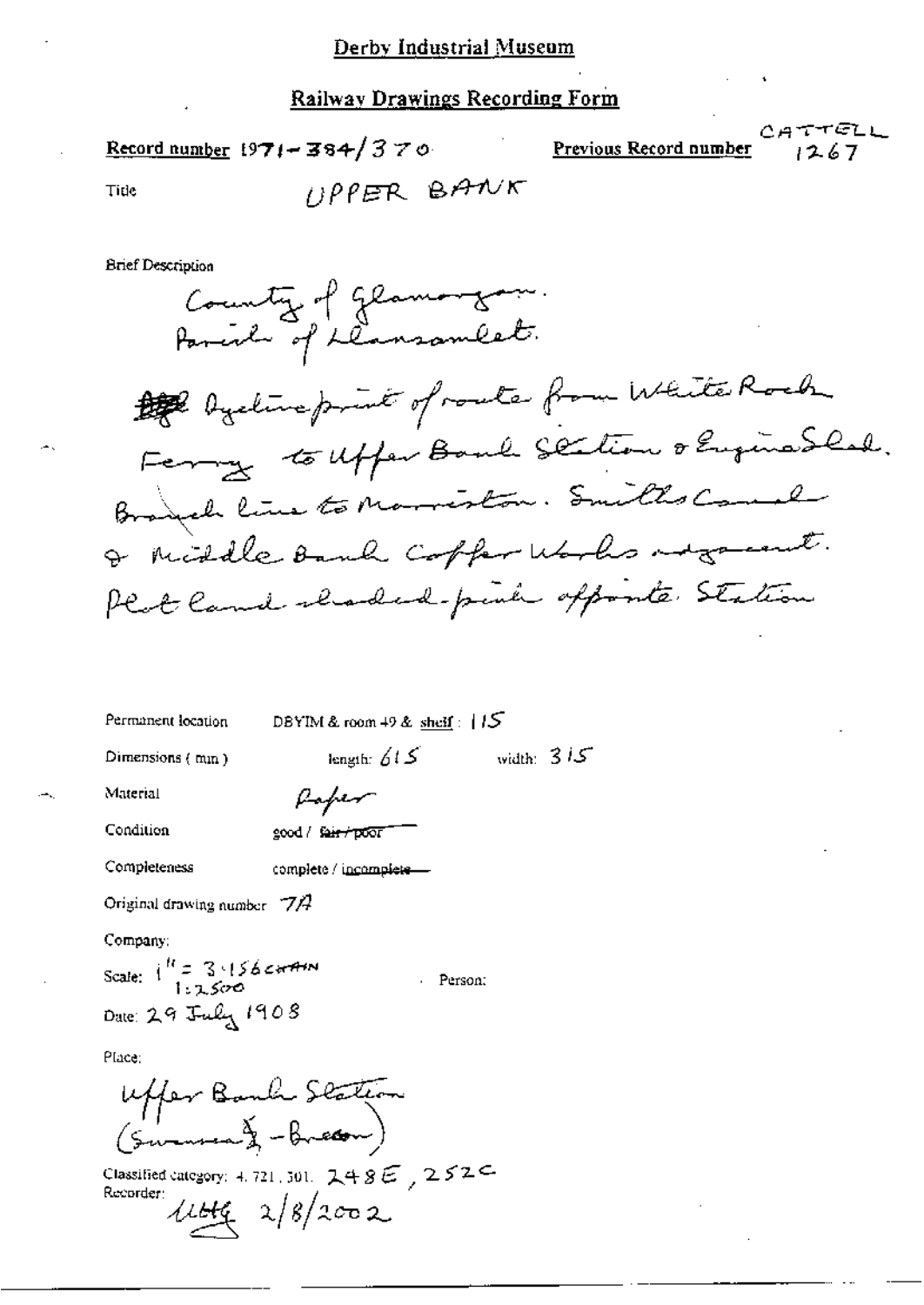### **Derby Industrial Museum**

# **Railway Drawings Recording Form**

Previous Record number  $PAP$  (32/1001) Record number 1997-5/ $908$ , 1 Upper Bank Title Messos Grenfello Bridge **Brief Description** Plan showing position of Cridge on uffer Bank - Morriston route over MR trachs

| Permanent location                                                         | DBYIM & room $49$ & sheif: $128$ |
|----------------------------------------------------------------------------|----------------------------------|
| Dimensions (mm)                                                            | width: $290$<br>length: $540$    |
| Material                                                                   | Tracingfolice                    |
| Condition                                                                  | good / f <del>air / poor</del>   |
| Completeness                                                               | complete / incomplete            |
| Original drawing number $334/5684$                                         |                                  |
| Company: 14 R                                                              |                                  |
| Scale: $1'' = 40$ FEET                                                     | Person:                          |
| Date: $N_{\text{true}} + 1979$<br>$\frac{1}{2}$ $\frac{1979}{2}$<br>Place: |                                  |
| Upfer Bank                                                                 |                                  |
| Classified category: 4, 721, 301, $252C$<br>Recorder:<br>lauf 1/10/1999    |                                  |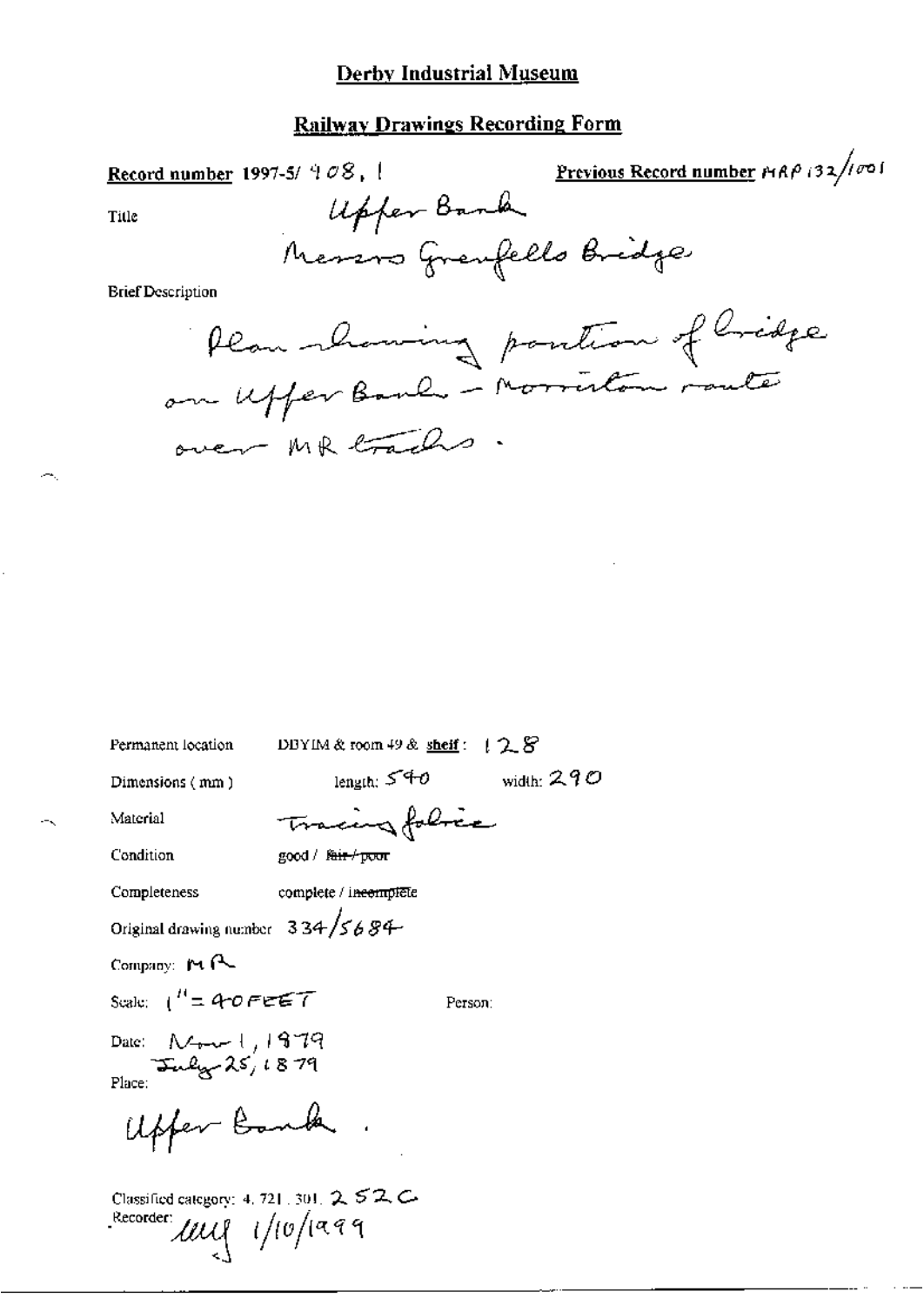#### Derby Industrial Museum

#### Railwav Drawings Recording Form

Record number 1997-5/  $90\%$  . 2. Previous Record number  $\kappa$ RP '32/wo R

Title

 $\overline{\phantom{a}}$ 

Brief Description

Plan, elevation & delail of

bridge.<br>Ref. 1997-5/908.1 for location.

m 49 & shell: 128<br>1:1080 with<br>**ang** folorer Permanent location DBYIM & room 49 & shelf:  $12.8$ - 25<br>-<br>기 Dimensions (n\n) kinglh:  $10 B^{\circ}$  width: 690 Material Condition  $\qquad \qquad \text{good}/\text{fair}/p\text{vor} \qquad$ Completeness complete / incomplete Original drawing number  $33+/568+$  ,  $4^{2}1$ Company:  $MR$ Scale:  $1'' = 4$  FEE  $\tau$  Person: Date: July 25, 1879 Place: /,(,H.,>,¢ §<..,.l)~/

Classified category:  $4.721$ ,  $301$ ,  $2.52$ C Recorder. Unit 1/10/1999